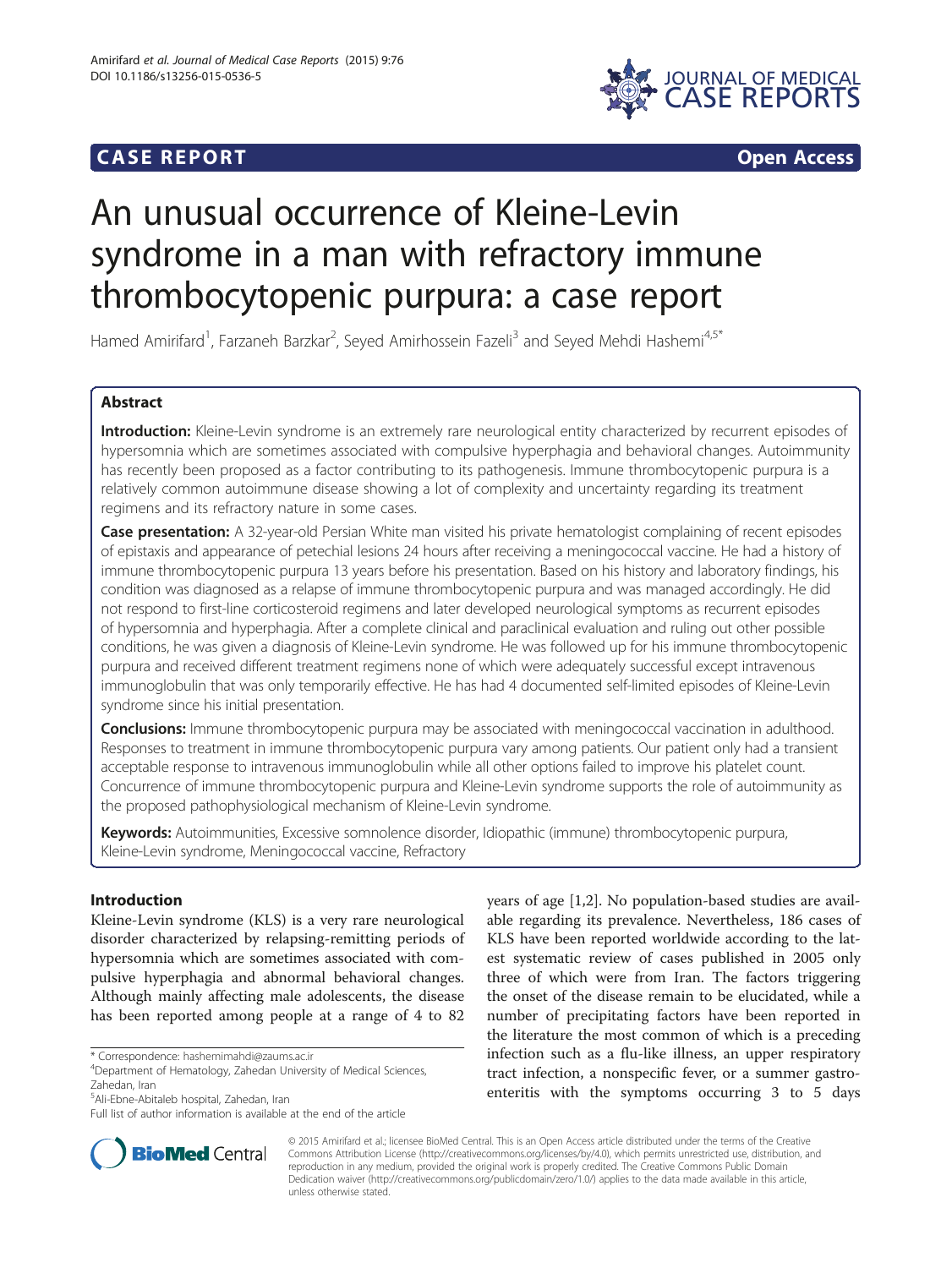following the onset of fever or infection. Its occurrence has also been reported following consumption of alcohol or marijuana for the first time or in large amounts [[3](#page-5-0)]. There are some hypotheses explaining the pathogenesis of KLS one of which is a post-infectious and autoimmune reaction affecting the thalamus, hypothalamus, and frontal, temporal, or occipital lobes of the brain [\[3](#page-5-0)-[5](#page-5-0)]. Some researchers have recently focused on the autoimmune factors underlying the pathogenesis of KLS including specific associated human leukocyte antigen (HLA) types [\[6](#page-5-0)].

Immune thrombocytopenic purpura (ITP) is a relatively common autoimmune hematological disorder with a predilection for young women over men. Its pathogenesis involves both platelet destruction and impaired platelet production both of which are mediated by the immune system [\[7,8](#page-5-0)]. It can occur in isolation or with other autoimmune diseases such as systemic lupus erythematosus. It has also been reported to occur following the administration of certain drugs and vaccines [[9-11\]](#page-5-0). The goal of the treatment is to increase the platelet count to prevent bleeding events associated with thrombocytopenia [\[7](#page-5-0)]. Treatment with immunomodulatory agents remains the main component of the treatment although many cases have recently been refractory to such drug regimens [\[12](#page-5-0)]. A majority of children with ITP recover spontaneously while in adults it follows a more persistent course and often requires more rigorous medical interventions [\[13\]](#page-5-0).

In this case report we describe a 32-year-old man with a chronic refractory ITP who developed symptoms suggestive of KLS early in the course of ITP. This concurrence of diseases together with the autoimmune background of ITP and the factors inducing their initiation may introduce areas of further research on the pathophysiological background of KLS. Moreover the occurrence of KLS at this age is exceptionally rare according to the literature [[6,14](#page-5-0)]. This case has many unique educational aspects regarding the course of ITP including the triggers that can potentially play a role in its relapse.

#### Case presentation

A 32-year-old Sistani-Persian White man presented to a hematologist for the recent appearance of petechial lesions and epistaxis. He mentioned a history of ITP 13 years prior to his visit which had not responded well to standard corticosteroid therapy, was managed with splenectomy after 3 months of resistance to steroids and had remitted since that time until the recent reappearance of symptoms. He also reported having had pharyngitis 2 weeks before his current symptoms onset that had not been improved by amoxicillin-clavulanate administration. He also reported a history of recent meningococcal vaccination and stated that his symptoms had started within 24 hours after meningococcal vaccination. The laboratory results showed a platelet level of 25,000 per microliter. With a diagnosis of relapsing ITP, he was started on standard prednisolone regimen for 1 month which did not improve his condition. After 2 months he was seen by another hematologist for further evaluation and persistence of thrombocytopenia. A bone marrow biopsy was performed which confirmed the diagnosis of ITP (Figure 1). He also underwent a scan for accessory spleen which was negative. Following this visit, he was given 40mg/day of pulsed dexamethasone for 4 days every 2 weeks for 8 weeks in addition to pulsed rituximab (800U/ week) for 4 cycles neither of which was sufficiently effective to reduce his symptoms. Detailed information regarding his medication history following this visit is presented in Table [1](#page-2-0).

Twenty months after relapse of ITP, when our patient was taking sirolimus, he presented to our hematology clinic again with sudden onset of new symptoms including hypersomnia, abnormal behavioral changes, clumsiness, and compulsive hyperphagia. His wife reported that her husband slept approximately 20 hours a day during his symptomatic period, did not wake up spontaneously except for voiding and could not be awakened upon calling on him. She also recounted that her husband had drunk coffee the night before his onset of symptoms. Compu-

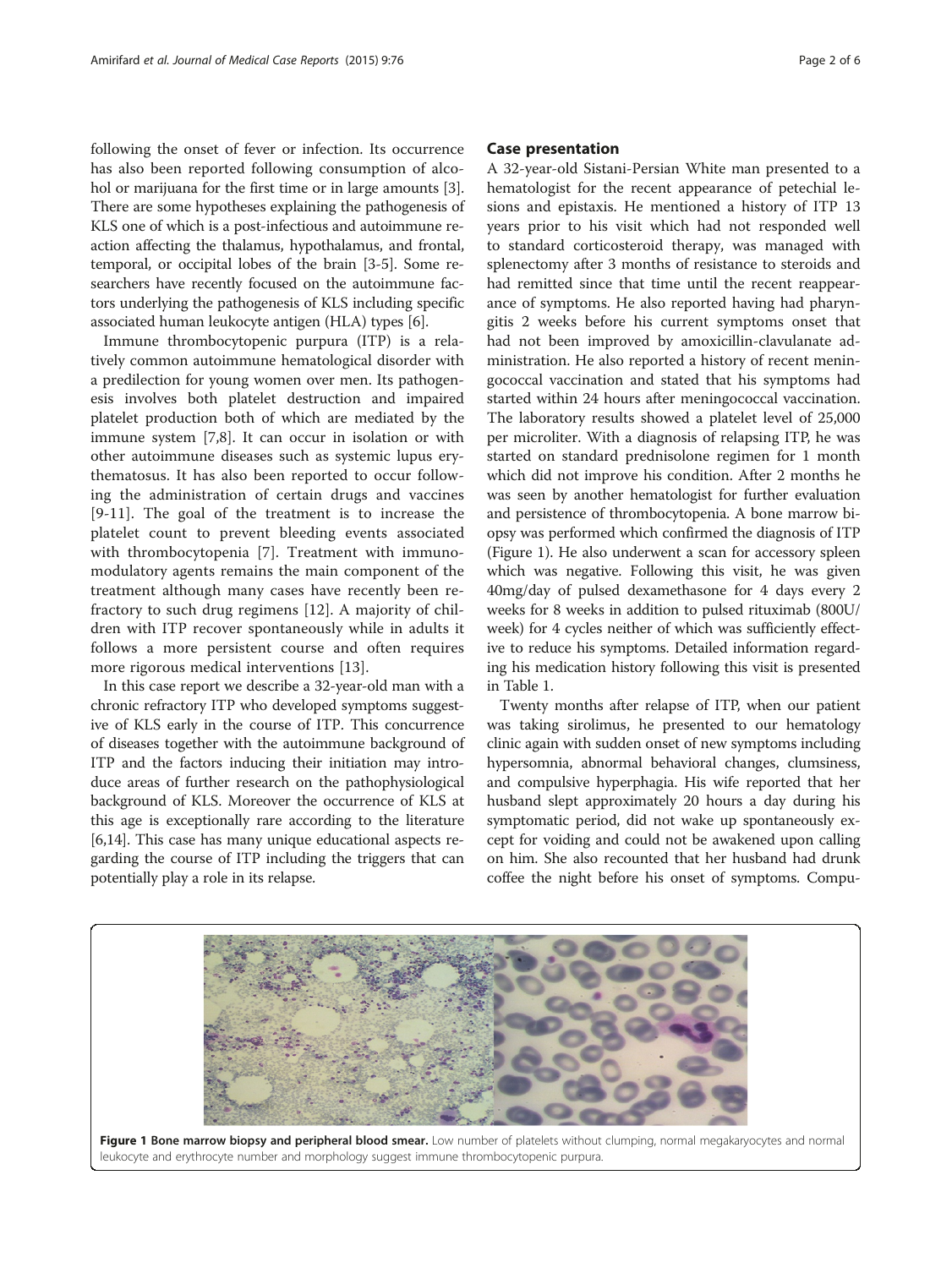#### <span id="page-2-0"></span>Table 1 Medication history

| Date of visit    | <b>Medication</b>                                        | Dosage and route                        | <b>Duration of</b><br>treatment                  | Response to treatment/<br>concurrent events          |
|------------------|----------------------------------------------------------|-----------------------------------------|--------------------------------------------------|------------------------------------------------------|
| April, year 1    | Prednisolone                                             | 80mg/day orally                         | 1 month                                          | No response                                          |
| May, year 1      | Rituximab                                                | 800U/week                               | 4 weeks                                          | No response                                          |
|                  | Dexamethasone                                            | 40mg/day pulsed                         | 4 days/week every two<br>weeks up to four cycles | No response                                          |
| July, year 1     | Azathioprine                                             | 100mg/day                               | 3 months                                         | No response                                          |
|                  | Danazol                                                  | 200mg/three times a day,<br>orally      | 3 months                                         | No response                                          |
| October, year 1  | Previous regimen + Cellecept®<br>(mycophenolate mofetil) | 1g/three times a day                    | 4 months                                         | No response                                          |
| February, year 2 | Endoxan® (cyclophosphamide)                              | 1g/ every 3 weeks                       | (four cycles)                                    | No response                                          |
| April, year 2    | Colchicine                                               | 1mg/day                                 | 2 months                                         | No response                                          |
|                  | Chloroquine                                              | 1 tablet twice a day                    | 2 months                                         | No response                                          |
| June, year 2     | Danazol                                                  | 200mg/three times a day                 | 3 months                                         | No response                                          |
|                  | Prednisolone                                             | 50mg Every other day                    | 3 months                                         | Continued to present as<br>maintenances therapy      |
|                  | September, year 2 Intravenous immunoglobulin             | 1g/kg/day for 2 days                    | Four cycles                                      | Platelet elevation to<br>300,000 for 2 weeks         |
| January, year 3  | Sirolimus                                                | Day 1: 6mg Maintenance<br>dose: 2mg/day | 1 month                                          | First neurological attack                            |
| February, year 3 | Intravenous immunoglobulin                               | 1g/kg/day                               | For 2 days 3 cycles                              | Transient improvement of<br>platelet count           |
| March, year 3    | Sirolimus                                                | 2mq/d                                   | 11 months                                        | No response                                          |
|                  | Oncovin <sup>®</sup> (vincristine)                       | 2mg/week intravenously                  | For 2 weeks                                      | Side effects: paresthesias,<br>severe abdominal pain |
| April, year 3    | Sandimmune® (cyclosporine)                               | 900mg orally/day                        |                                                  | Intolerance                                          |
|                  | Chlorambucil                                             | 14mg/day for 28 days                    | Two cycles                                       | No response                                          |

ted tomography (CT) scanning and magnetic resonance imaging (MRI) of his brain and spinal cord were unremarkable; his symptoms improved spontaneously, thus he was discharged. It continued this way until recurrence of neurologic symptoms 3 months later in temporal association with a thrombocytopenic attack with a platelet count of 12,000. During these episodes, he was hospitalized and given two doses of intravenous immunoglobulin (IVIG) and steroids resulting in a temporary improvement. He was referred to our neurology department for consultation.

On evaluation at our neurology department, he was amnesic about details of events during his symptomatic periods. His wife though described the last attack as around 18 to 20 hours of daily sleep during which time he woke up spontaneously two to three times and could be awakened by calling on him. She also reported excessive food intake by her husband (seven to eight complete meals a day) during the recent episode with a much stronger tendency for sweet foods. She stated that her husband had delayed ejaculation during his sexual intercourse and mentioned the length of each episode of neurological symptoms as one to two weeks.

His medical history apart from ITP was only significant for malaria during his childhood which had been managed successfully. He denied any history of narcolepsy, sleep disorders, or seizures. He is a Persian White married man with one healthy son and lives in an urban area in southeast of Iran. He did not use any illicit drugs, drink alcohol or smoke cigarettes. His detailed medication history is given in Table 1. His family history is not significant for any neurological illnesses or sleep disorders. His mother had an aortic incompetence which was treated with surgery at the age of 45.

On physical examination, he was not ill or toxic and appeared his stated age. His vital signs, head and neck, chest, abdomen, genitalia, and extremities were normal. He was alert, oriented to time and place, with mild psychomotor slowness. His cranial nerves were intact and motor tone, force and reflexes were normal. Pinprick, light touch and vibration were intact. However, he was found to have bilateral bidirectional nystagmus with central pattern in the Hallpike test. He had an otherwise normal gait apart from clumsiness and general slowness.

The differential diagnosis included episodic ataxia, mood disorders, and metabolic encephalopathy inclu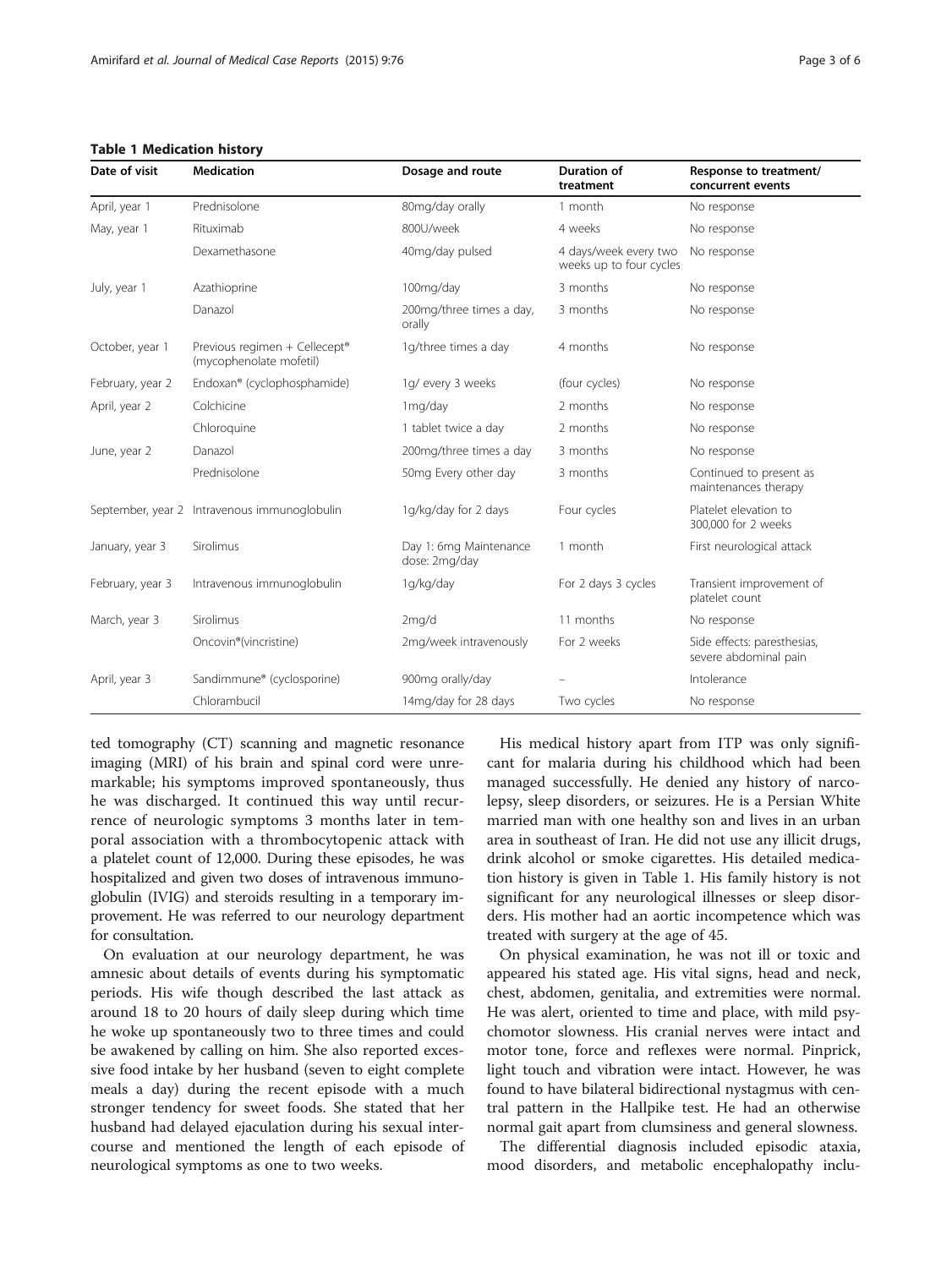ding abnormalities of urea-ammonia cycle, Lyme disease, Klüver–Bucy syndrome, and KLS.

A complete work-up including lumbar puncture was conducted. Laboratory data including cerebrospinal fluid study and liver and renal function tests were not significant by any means except for findings related to the ITP which was a platelet level of 25,000 per microliter and a mild vitamin B12 deficiency. MRI and CT scans were normal with no space-occupying lesions or signs of inflammatory lesions (Figure 2). Electroencephalography did not show any notable pathological changes.

He experienced another episode a few months later with similar symptoms although less severely with 12 to 14 hours of sleep every day and milder hyperphagia and sexual disturbances but with nystagmus upon speaking and a lag in gaze control. This resolved spontaneously during the course of a few days as well.

After 2 months, he was referred to a referral hospital in another city with single-photon emission computed tomography (SPECT) facilities for evaluation of brain perfusion. He was given 40mg of dexamethasone daily

prophylactically 2 days before his flight. While boarding the plane, he started feeling dizzy and had mild imbalance and an abnormal gait. On the plane he slept the whole length of the flight much to the surprise of his wife as usually he never managed to sleep on a plane. He was only awakened by his wife for dinner at which time he ate both his own and his wife's meals completely and slept again immediately. He did not even wake up after landing in order to get off the plane. He got better after he left the plane and recovered over a course of 3 to 4 days when he underwent SPECT. SPECT results were also completely normal and did not show anything in favor of any specific diagnoses.

He was given a diagnosis of KLS supported by his normal laboratory and imaging studies and after ruling out the above-mentioned conditions. However he was not given any specific therapy for this diagnosis as he was not concerned about the impact of the episodic symptoms on his quality of life. His platelet counts remain below 10,000/μL having only temporary responses to IVIG in the acute setting.



Figure 2 Brain magnetic resonance imaging images.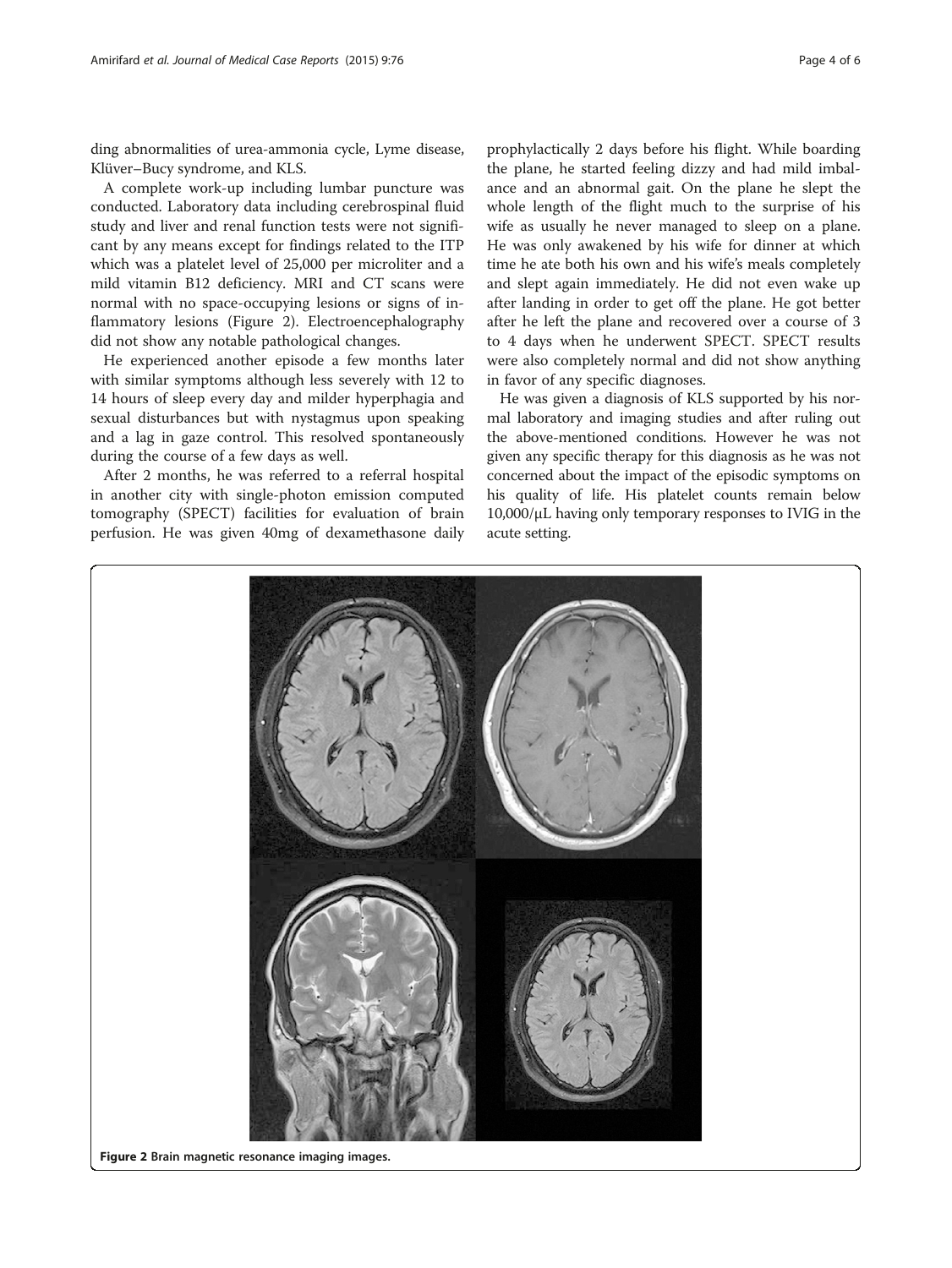#### **Discussion**

Relapse of ITP after splenectomy is a relatively rare phenomenon involving less than 10% of patients initially diagnosed with ITP which is scientifically categorized as a refractory form of the disease [[15\]](#page-5-0). Thrombocytopenia may occur with an incidence of 1 in 25,000 to 40,000 vaccinations for measles, mumps, and rubella, and more rarely after vaccination against pneumococcus, Haemophilus influenzae B, varicella zoster virus, and hepatitis B, less than 10% of which evolve into chronic ITP [[16\]](#page-5-0). Our patient's symptoms appeared within hours after meningococcal vaccination. Although this does not necessarily indicate an association between meningococcal vaccination and relapse of ITP as the pharyngitis was probably the main culprit, to the best of our knowledge, this concurrence has not been reported previously in the literature and is therefore of considerable value.

Idiopathic (immune) thrombocytopenic purpura is defined as isolated thrombocytopenia for which other causes have been ruled out. There are no established criteria for its diagnosis. The American Society of Hematology released a guideline in 2011 giving evidence-based recommendations aiding the diagnosis and management of ITP. This guideline was largely based on the International Working Group consensus panel [[17](#page-5-0)]. These guidelines no longer consider bone marrow examination a necessary diagnostic measure and only recommend it in certain circumstances; instead, they suggest the diagnosis be based on findings obtained from patient's medical history, physical examination, complete blood count, and peripheral blood smear. There is also insufficient evidence supporting the use of laboratory tests such as antiplatelet antibodies, antiphospholipid antibodies, and antinuclear antibodies for initial diagnosis of ITP [\[18](#page-5-0)]. Our patient had typical signs of thrombocytopenia, a positive past medical history of severe ITP, a persistent platelet count of  $\leq 30 \times 10^9$ /L, and a blood smear with suggestive findings, which fulfills the definition of refractory ITP according to the guidelines which define it as a severe ITP relapsing after splenectomy. We also performed a bone marrow examination as the patient had no response to usual recommended medications which was consistent with the diagnosis of ITP as well. Moreover, a transient response to IVIG by itself prompts the immune pathogenesis of the underlying condition and further verifies the diagnosis of ITP.

Treatment of ITP is only indicated in symptomatic patients with platelet counts <30 to  $50\times10^9$ /L. First-line therapy consists of corticosteroids, IVIG, and anti-D antibodies. In patients unresponsive to these therapeutic options, splenectomy may be indicated. Splenectomy is considered the most efficacious treatment with 60 to 86% of patients going into complete remission postoperatively. A patient who does not respond to the first two lines of therapy (25 to 30% of all patients with ITP) and remains symptomatic for more than 1 year, as applies to our patient, is classified as having chronic refractory ITP. There is a predicament whether treatment should be continued and is of acceptable benefit in this group of patients as current third-line drugs are mostly immunosuppressive and may put the patients at risk of severe infections [[12](#page-5-0),[17](#page-5-0)]. Our patient fell into this group and considering his symptoms and concerns and weighing out the risks against benefits, we initiated the treatments as presented in detail in Table [1.](#page-2-0) However, our patient did not respond to the therapies suggested by the present evidence, including immunosuppressive and chemotherapeutic agents, except for a short-term response to IVIG that made IVIG a useful option in combination with corticosteroid pulse therapy in the management of ITP in the emergency setting. This finding is also supported by the literature, which indicates that IVIG is at least transiently useful for emergency management even in patients with chronic refractory ITP [\[12,17,18](#page-5-0)]. IVIG has also been shown to be effective in other diseases of an autoimmune nature, one of the earliest being its use in Guillain–Barré syndrome and in our case was also effective in reducing symptoms of KLS[\[19\]](#page-5-0). The new guidelines, however, also recommend the use of thrombopoietin receptor agonists as one of the options for treatment failure after splenectomy, which we did not have access to in our center [[18](#page-5-0)].

KLS is an exceptionally rare neurological disorder characterized by recurrent episodes of hypersomnia which primarily affects adolescents. Our patient experienced the symptoms at the age of 32 and this is considered an even more unusual phenomenon although the disorder has also been reported at older ages [\[1,20\]](#page-5-0). The exact pathogenesis of the disease is unknown as most of the clinical and paraclinical findings are usually normal. However, hypoperfusion and other nonspecific abnormalities in the left hypothalamus, thalamus, basal ganglia, medial and dorsolateral frontal and temporal regions have been reported [[4,21,22](#page-5-0)]. In the past 2 decades, autoimmune mechanisms have been proposed as the culprits participating in its pathogenesis. HLA-DQB1 has been reported to be associated with the disease in a controlled study on 30 patients with the syndrome [[5](#page-5-0)], although these results have not been repeated in later studies [[6\]](#page-5-0). Our patient developed KLS against a background of an autoimmune disorder. This finding may highlight the role of immunity in the pathogenesis of this rare syndrome [[1,14](#page-5-0)].

Of note, we had limitations on doing some of the relevant paraclinical studies such as polysomnography, nuclear imaging during the episodes, and HLA typing due to scarcity of resources and facilities at our center.

#### Conclusions

Our findings and other reported associations of some vaccines with onset of ITP warrant the need for further